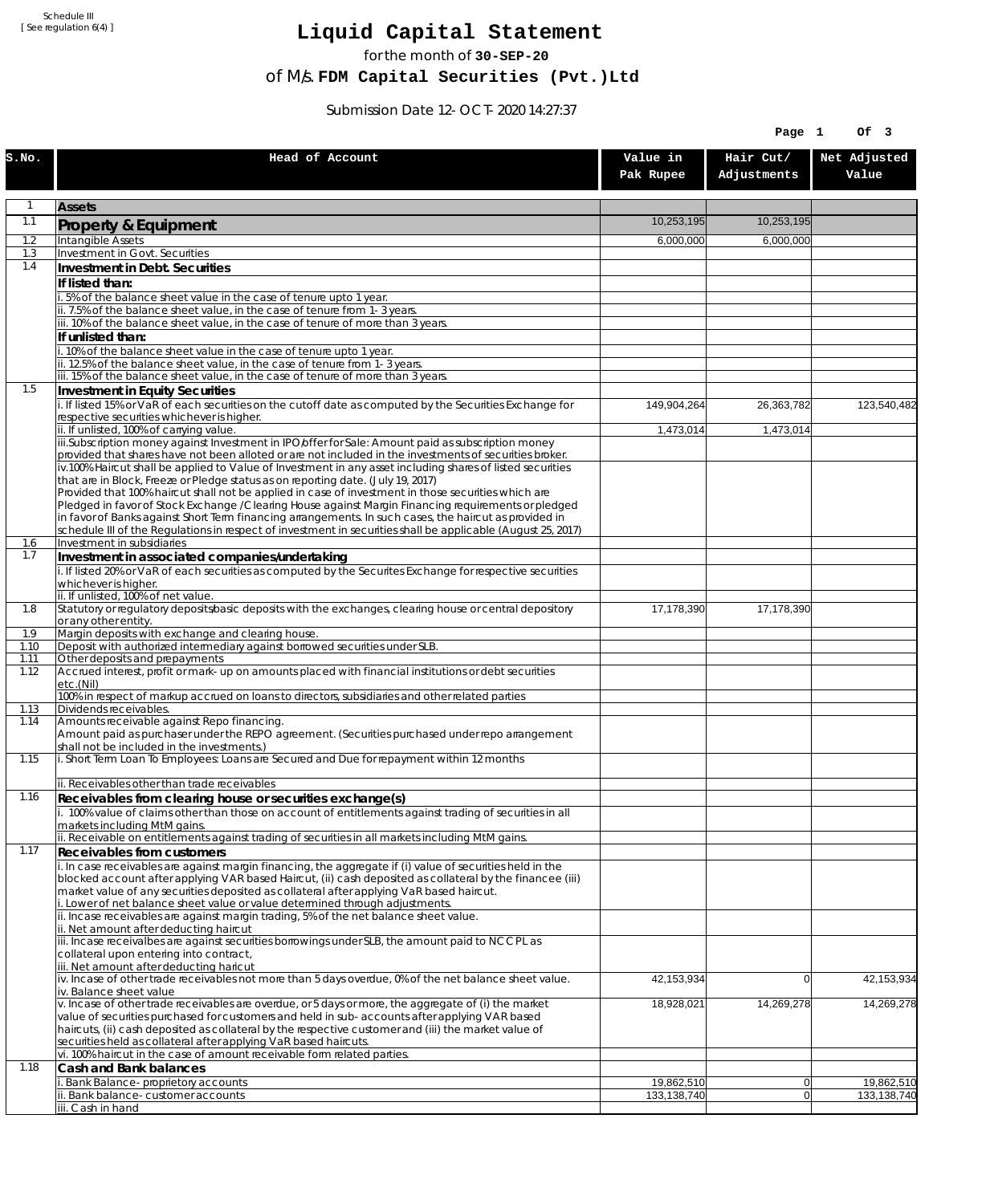Schedule III [ See regulation 6(4) ]

## **Liquid Capital Statement**

for the month of **30-SEP-20**

of M/s. **FDM Capital Securities (Pvt.)Ltd**

Submission Date 12-OCT-2020 14:27:37

|                |                                                                                                                                                                                                                                                                    |                       | Page 2                   | Of 3                  |
|----------------|--------------------------------------------------------------------------------------------------------------------------------------------------------------------------------------------------------------------------------------------------------------------|-----------------------|--------------------------|-----------------------|
| S.NO.          | Head of Account                                                                                                                                                                                                                                                    | Value in<br>Pak Rupee | Hair Cut/<br>Adjustments | Net Adjusted<br>Value |
| 1.19           | <b>Total Assets</b>                                                                                                                                                                                                                                                | 398,892,068           | 75,537,659               | 332,964,944           |
| $\overline{2}$ | Liabilities                                                                                                                                                                                                                                                        |                       |                          |                       |
| 2.1            | Trade Payables                                                                                                                                                                                                                                                     |                       |                          |                       |
|                | Payable to exchanges and clearing house<br>Payable against leveraged market products                                                                                                                                                                               |                       |                          |                       |
|                | iii. Payable to customers                                                                                                                                                                                                                                          | 131,106,054           | $\overline{0}$           | 131,106,054           |
| 2.2            | <b>Current Liabilities</b>                                                                                                                                                                                                                                         |                       |                          |                       |
|                | Statutory and regulatory dues<br>ii. Accruals and other payables                                                                                                                                                                                                   |                       |                          |                       |
|                | iii. Short-term borrowinas                                                                                                                                                                                                                                         |                       |                          |                       |
|                | iv. Current portion of subordinated loans                                                                                                                                                                                                                          |                       |                          |                       |
|                | v. Current portion of long term liabilities<br>vi. Deferred Liabilities                                                                                                                                                                                            |                       |                          |                       |
|                | vii. Provision for bad debts                                                                                                                                                                                                                                       |                       |                          |                       |
|                | viii. Provision for taxation<br>ix. Other liabilities as per accounting principles and included in the financial statements                                                                                                                                        |                       |                          |                       |
| 2.3            | Non-Current Liabilities                                                                                                                                                                                                                                            |                       |                          |                       |
|                | i. Long-Term financing                                                                                                                                                                                                                                             |                       |                          |                       |
|                | a. Long-Term financing obtained from financial instituion: Long term portion of financing obtained from<br>a financial institution including amount due against finance lease                                                                                      |                       |                          |                       |
|                | b. Other long-term financing<br>ii. Staff retirement benefits                                                                                                                                                                                                      |                       |                          |                       |
|                | iii. Advance against shares for Increase in Capital of Securities broker: 100% haircut may be allowed in                                                                                                                                                           |                       |                          |                       |
|                | respect of advance against shares if:                                                                                                                                                                                                                              |                       |                          |                       |
|                | a. The existing authorized share capital allows the proposed enhanced share capital<br>b. Boad of Directors of the company has approved the increase in capital                                                                                                    |                       |                          |                       |
|                | c. Relevant Regulatory approvals have been obtained                                                                                                                                                                                                                |                       |                          |                       |
|                | d. There is no unreasonable delay in issue of shares against advance and all regulatory requirements<br>relating to the increase in paid up capital have been completed.                                                                                           |                       |                          |                       |
|                | e. Auditor is satisfied that such advance is against the increase of capital.                                                                                                                                                                                      |                       |                          |                       |
| 2.4            | iv. Other liabilities as per accounting principles and included in the financial statements                                                                                                                                                                        |                       |                          |                       |
|                | Subordinated Loans<br>. 100% of Subordinated loans which fulfill the conditions specified by SECP are allowed to be deducted:                                                                                                                                      |                       |                          |                       |
|                | The Schedule III provides that 100% haircut will be allowed against subordinated Loans which fulfill the                                                                                                                                                           |                       |                          |                       |
|                | conditions specified by SECP. In this regard, following conditions are specified:<br>a. Loan agreement must be executed on stamp paper and must clearly reflect the amount to be repaid                                                                            |                       |                          |                       |
|                | after 12 months of reporting period                                                                                                                                                                                                                                |                       |                          |                       |
|                | b. No haircut will be allowed against short term portion which is repayable within next 12 months.<br>c. In case of early repayment of loan, adjustment shall be made to the Liquid Capital and revised Liquid<br>Capital statement must be submitted to exchange. |                       |                          |                       |
|                | ii. Subordinated loans which do not fulfill the conditions specified by SECP                                                                                                                                                                                       |                       |                          |                       |
| 2.5            | <b>Total Liabilites</b>                                                                                                                                                                                                                                            | 131,106,054           | $\Omega$                 | 131,106,054           |
| 3              | Ranking Liabilities Relating to:                                                                                                                                                                                                                                   |                       |                          |                       |
| 3.1            | Concentration in Margin Financing                                                                                                                                                                                                                                  |                       |                          |                       |
|                | The amount calculated client-to- client basis by which any amount receivable from any of the<br>financees exceed 10% of the aggregate of amounts receivable from total financees.                                                                                  |                       |                          |                       |
| 3.2            | Concentration in securites lending and borrowing                                                                                                                                                                                                                   |                       |                          |                       |
|                | The amount by which the aggregate of:                                                                                                                                                                                                                              |                       |                          |                       |
|                | (i) Amount deposited by the borrower with NCCPL<br>(Ii) Cash margins paid and                                                                                                                                                                                      |                       |                          |                       |
|                | (iii) The market value of securities pledged as margins exceed the 110% of the market value of shares                                                                                                                                                              |                       |                          |                       |
| 3.3            | borrowed                                                                                                                                                                                                                                                           |                       |                          |                       |
|                | Net underwriting Commitments<br>(a) in the case of right issuse : if the market value of securites is less than or equal to the subscription                                                                                                                       |                       |                          |                       |
|                | price; the aggregate of:                                                                                                                                                                                                                                           |                       |                          |                       |
| 3.4            | (i) the 50% of Haircut multiplied by the underwriting commitments and<br>(ii) the value by which the underwriting commitments exceeds the market price of the securities.                                                                                          |                       |                          |                       |
|                | In the case of rights issuse where the market price of securities is greater than the subscription price, 5% of                                                                                                                                                    |                       |                          |                       |
|                | the Haircut multiplied by the net underwriting                                                                                                                                                                                                                     |                       |                          |                       |
|                | (b) in any other case: 12.5% of the net underwriting commitments<br>Negative equity of subsidiary                                                                                                                                                                  |                       |                          |                       |
|                | The amount by which the total assets of the subsidiary (excluding any amount due from the subsidiary)                                                                                                                                                              |                       |                          |                       |
|                | exceed the total liabilities of the subsidiary                                                                                                                                                                                                                     |                       |                          |                       |
| 3.5            | Foreign exchange agreements and foreign currency positions<br>5% of the net position in foreign currency. Net position in foreign currency means the difference of total                                                                                           |                       |                          |                       |
|                | assets denominated in foreign cuurency less total liabilities denominated in foreign currency                                                                                                                                                                      |                       |                          |                       |
| 3.6            | Amount Payable under REPO                                                                                                                                                                                                                                          |                       |                          |                       |
| 3.7            | Repo adjustment                                                                                                                                                                                                                                                    |                       |                          |                       |